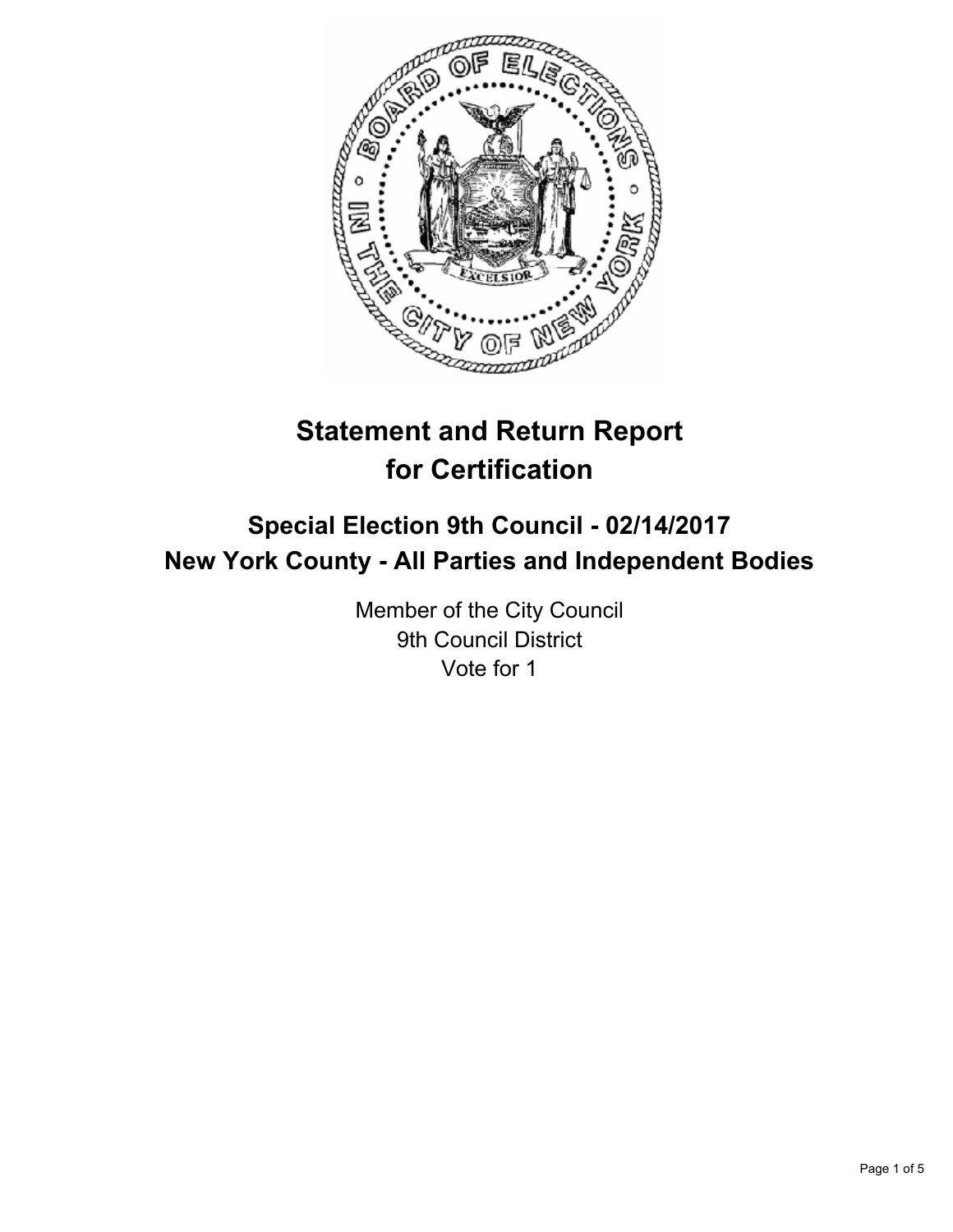

#### **Assembly District 68**

| <b>PUBLIC COUNTER</b>                                    | 1,604        |
|----------------------------------------------------------|--------------|
| MANUALLY COUNTED EMERGENCY                               | 0            |
| <b>ABSENTEE / MILITARY</b>                               | 47           |
| <b>AFFIDAVIT</b>                                         | 5            |
| <b>Total Ballots</b>                                     | 1,656        |
| Less - Inapplicable Federal/Special Presidential Ballots | 0            |
| <b>Total Applicable Ballots</b>                          | 1,656        |
| BILL PERKINS (COMMUNITY FIRST)                           | 582          |
| MARVIN HOLLAND (HOLLAND4HARLEM)                          | 430          |
| DAWN SIMMONS (DAWN FOR HARLEM)                           | 44           |
| DAWN SIMMONS (RENT TOO DAMN HIGH)                        | 41           |
| ATHENA MOORE (WE ARE ONE)                                | 183          |
| CORDELL CLEARE (TIME TO WAKE UP)                         | 151          |
| LARRY SCOTT BLACKMON (HARLEM FAMILY)                     | 123          |
| CHARLES COOPER (BUILDING HARLEM)                         | 30           |
| TODD STEVENS (HARLEM VOICES)                             | 36           |
| CAPRICE A. ALVES (EDUCATED LEADER)                       | 22           |
| DARREN JONES (WRITE-IN)                                  | 1            |
| NOEL HEADER (WRITE-IN)                                   | 1            |
| TROY OUTLAW JR (WRITE-IN)                                | $\mathbf{1}$ |
| <b>Total Votes</b>                                       | 1,645        |
| Unrecorded                                               | 11           |
|                                                          |              |

#### **Assembly District 69**

| PUBLIC COUNTER                                           |  |
|----------------------------------------------------------|--|
| MANUALLY COUNTED EMERGENCY                               |  |
| ABSENTEE / MILITARY                                      |  |
| AFFIDAVIT                                                |  |
| <b>Total Ballots</b>                                     |  |
| Less - Inapplicable Federal/Special Presidential Ballots |  |
| <b>Total Applicable Ballots</b>                          |  |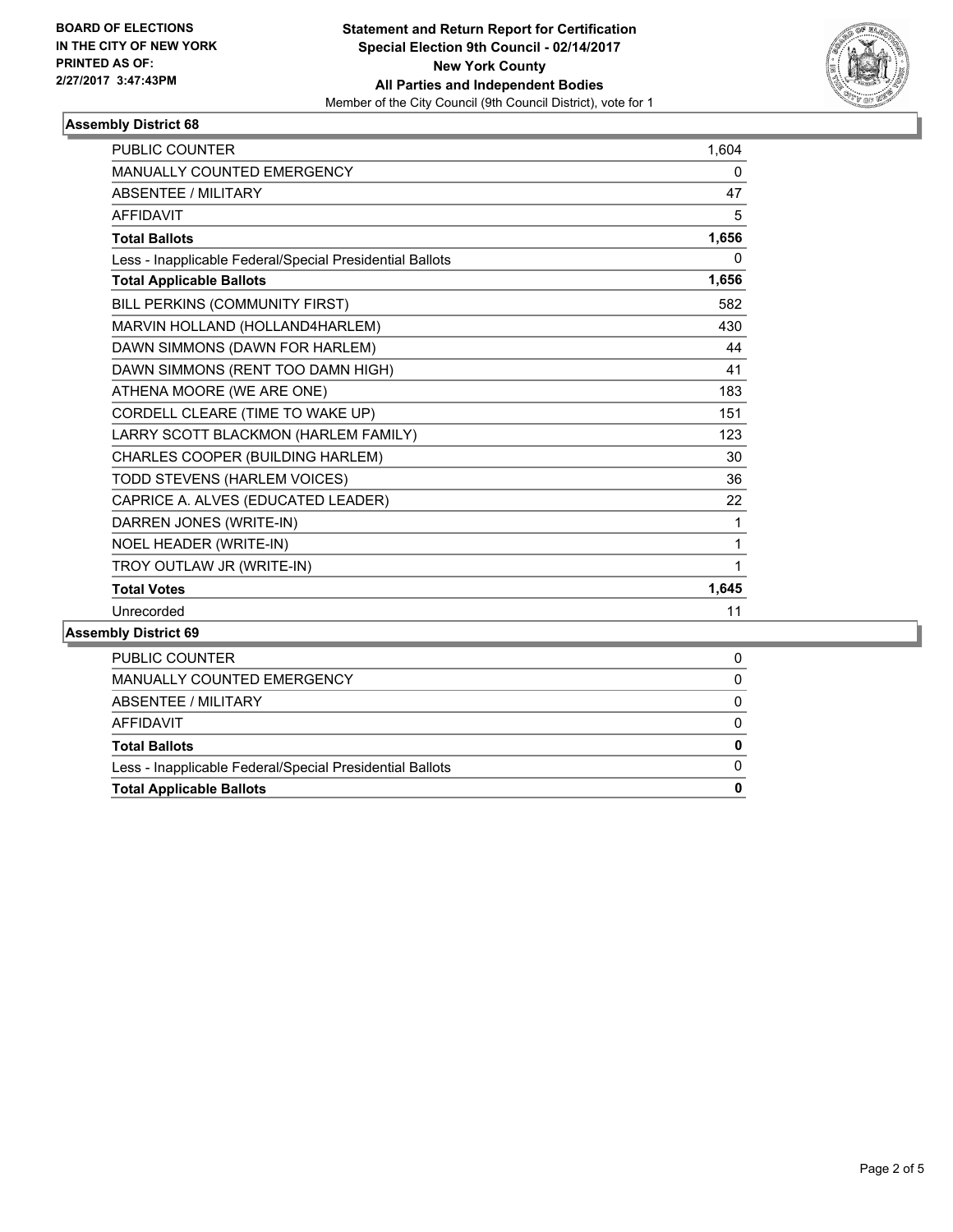

# **Assembly District 70**

| <b>PUBLIC COUNTER</b>                                    | 7,443                   |
|----------------------------------------------------------|-------------------------|
| <b>MANUALLY COUNTED EMERGENCY</b>                        | 15                      |
| ABSENTEE / MILITARY                                      | 170                     |
| <b>AFFIDAVIT</b>                                         | 50                      |
| <b>Total Ballots</b>                                     | 7,678                   |
| Less - Inapplicable Federal/Special Presidential Ballots | 0                       |
| <b>Total Applicable Ballots</b>                          | 7,678                   |
| BILL PERKINS (COMMUNITY FIRST)                           | 2,359                   |
| MARVIN HOLLAND (HOLLAND4HARLEM)                          | 1,289                   |
| DAWN SIMMONS (DAWN FOR HARLEM)                           | 198                     |
| DAWN SIMMONS (RENT TOO DAMN HIGH)                        | 204                     |
| ATHENA MOORE (WE ARE ONE)                                | 1,260                   |
| CORDELL CLEARE (TIME TO WAKE UP)                         | 810                     |
| LARRY SCOTT BLACKMON (HARLEM FAMILY)                     | 969                     |
| CHARLES COOPER (BUILDING HARLEM)                         | 256                     |
| TODD STEVENS (HARLEM VOICES)                             | 138                     |
| CAPRICE A. ALVES (EDUCATED LEADER)                       | 126                     |
| CHRISTOPHER ANDERSON (WRITE-IN)                          | 1                       |
| DONALD FIELDS (WRITE-IN)                                 | 4                       |
| HALIMATU FEICO (WRITE-IN)                                | 1                       |
| JULIAN M. HILL (WRITE-IN)                                | 1                       |
| MARI MOSE YAIDN (WRITE-IN)                               | 1                       |
| MARIO CLEMENZIO (WRITE-IN)                               | $\mathbf{1}$            |
| MARVIN SPRUILL (WRITE-IN)                                | 1                       |
| MARVIN SPRVILL (WRITE-IN)                                | $\overline{\mathbf{c}}$ |
| MICHAEL A. WOLROND JR. (WRITE-IN)                        | 1                       |
| PIERRE GOODING (WRITE-IN)                                | $\overline{c}$          |
| UNATTRIBUTABLE WRITE-IN (WRITE-IN)                       | 5                       |
| <b>Total Votes</b>                                       | 7,629                   |
| Unrecorded                                               | 49                      |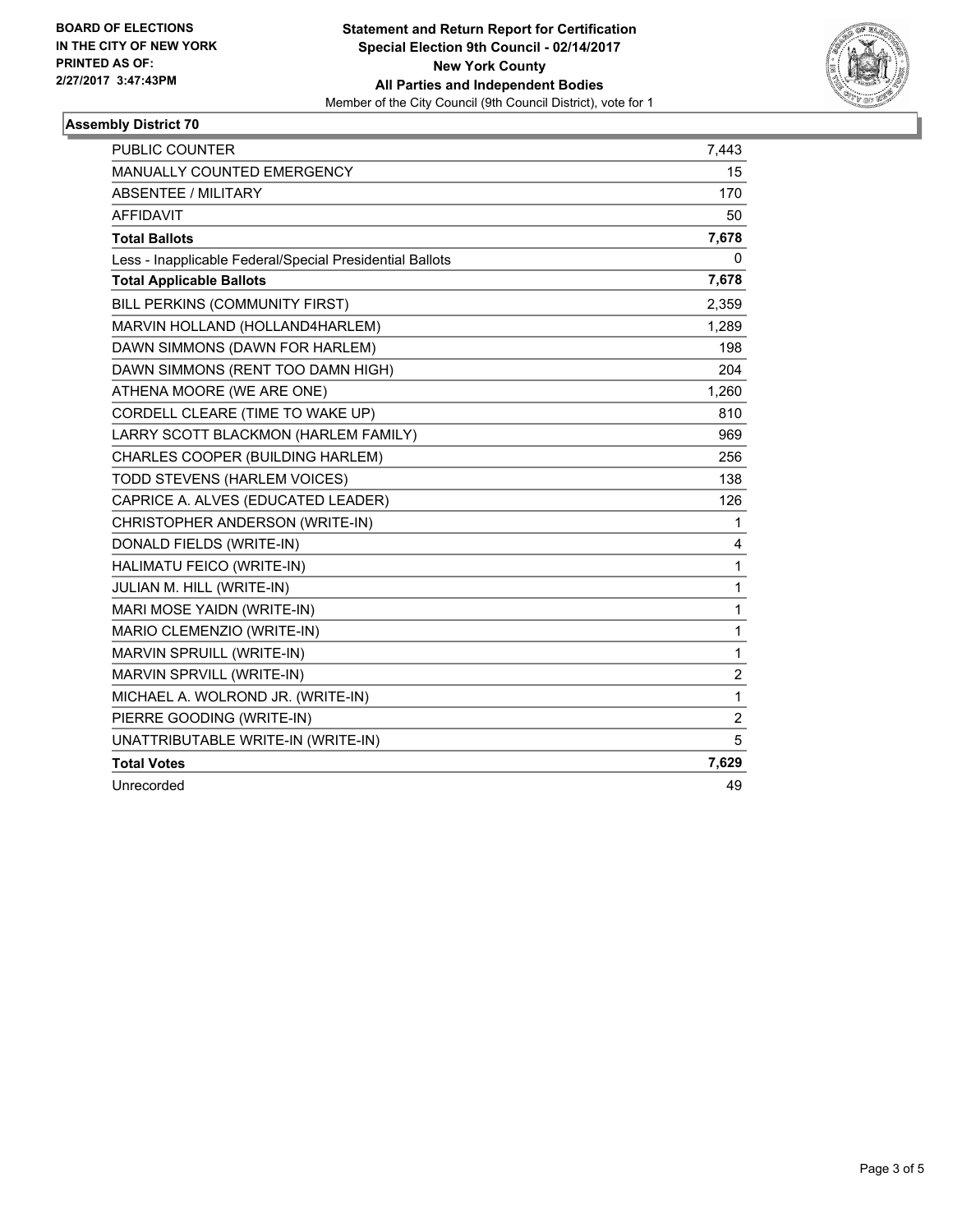

# **Assembly District 71**

| <b>PUBLIC COUNTER</b>                                    | 2,264          |
|----------------------------------------------------------|----------------|
| <b>MANUALLY COUNTED EMERGENCY</b>                        | 0              |
| <b>ABSENTEE / MILITARY</b>                               | 45             |
| <b>AFFIDAVIT</b>                                         | 20             |
| <b>Total Ballots</b>                                     | 2,329          |
| Less - Inapplicable Federal/Special Presidential Ballots | 0              |
| <b>Total Applicable Ballots</b>                          | 2,329          |
| BILL PERKINS (COMMUNITY FIRST)                           | 992            |
| MARVIN HOLLAND (HOLLAND4HARLEM)                          | 410            |
| DAWN SIMMONS (DAWN FOR HARLEM)                           | 40             |
| DAWN SIMMONS (RENT TOO DAMN HIGH)                        | 69             |
| ATHENA MOORE (WE ARE ONE)                                | 272            |
| CORDELL CLEARE (TIME TO WAKE UP)                         | 140            |
| LARRY SCOTT BLACKMON (HARLEM FAMILY)                     | 279            |
| CHARLES COOPER (BUILDING HARLEM)                         | 67             |
| TODD STEVENS (HARLEM VOICES)                             | 10             |
| CAPRICE A. ALVES (EDUCATED LEADER)                       | 25             |
| DONALD FIELDS (WRITE-IN)                                 | $\overline{2}$ |
| TROY A. OUTLAW (WRITE-IN)                                | 1              |
| UNATTRIBUTABLE WRITE-IN (WRITE-IN)                       | 1              |
| WELLINGTON DELIEN (WRITE-IN)                             | 1              |
| <b>Total Votes</b>                                       | 2,309          |
| Unrecorded                                               | 20             |
|                                                          |                |

## **Assembly District 72**

| <b>PUBLIC COUNTER</b>                                    |  |
|----------------------------------------------------------|--|
| MANUALLY COUNTED EMERGENCY                               |  |
| ABSENTEE / MILITARY                                      |  |
| AFFIDAVIT                                                |  |
| <b>Total Ballots</b>                                     |  |
| Less - Inapplicable Federal/Special Presidential Ballots |  |
| <b>Total Applicable Ballots</b>                          |  |